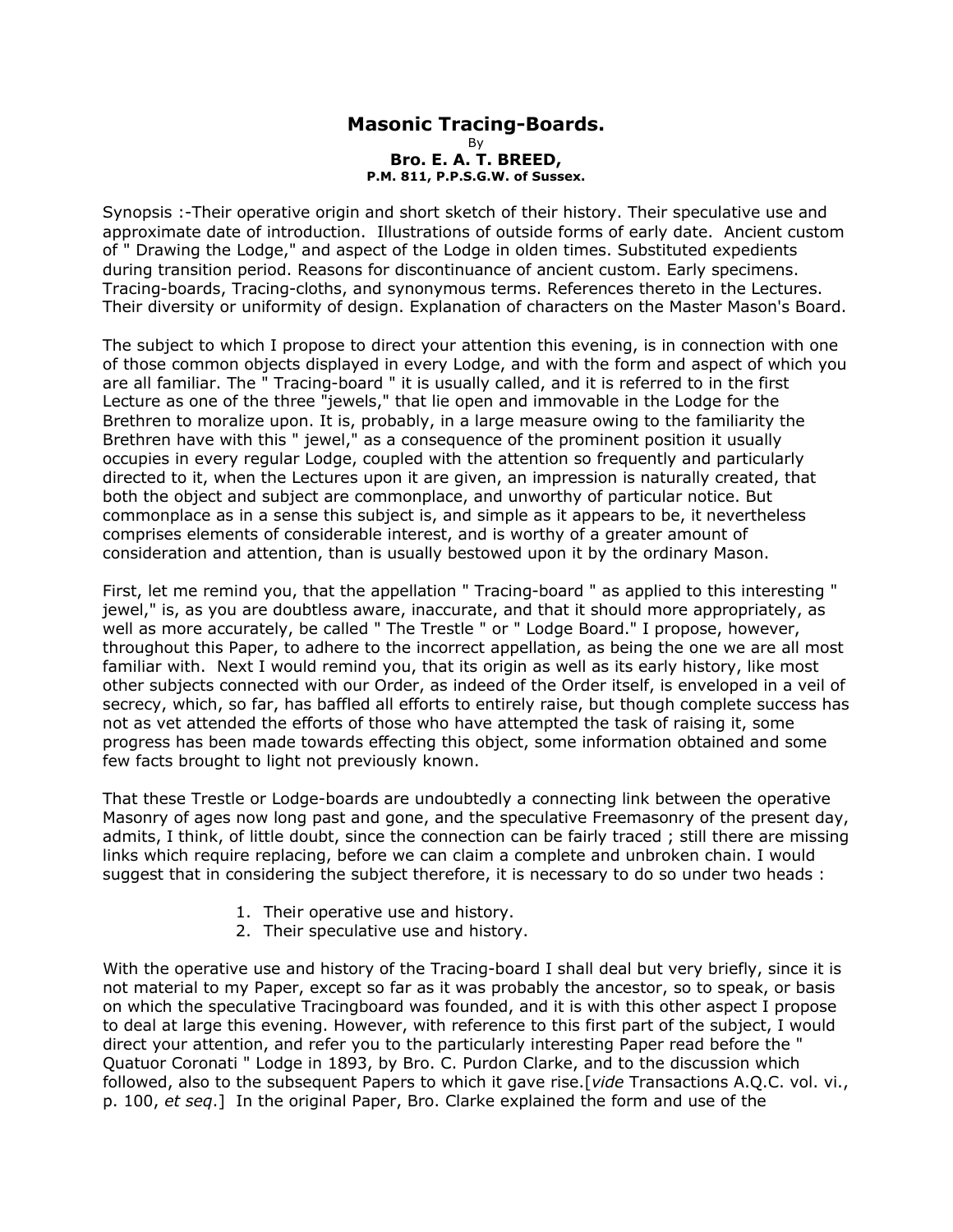Tracingboard amongst the operative workmen in Persia, with which he became acquainted when in that country some years previously, and he showed how, in that country, it had had an unbroken record of usage for upwards of 4,000 years, and that plans of buildings are there designed, not as our Architects do now, on plain paper, but on sectional lined Tracing-boards, every square of which represents one or four bricks (bricks in that country being made square), and he adds " these Tracing-boards are the key to what otherwise appears a mystery, as they represent in miniature scale the floor of the master builder's work-room." He also illustrated the uses of this Tracing-board, and a fixed scale or canon of proportions as applied both to Architecture and Sculpture in other Countries, on both the Continents of Asia and Europe, and in conclusion, he drew attention to the fact, that " the use of floors in portions of buildings in course of erection by Mediaeval Masons, for tracing their full size details is well known," and he mentioned various places where traces of these plans may be seen, viz., on the terrace roofs of the Aisles of the Cathedral of Limoges, at Clermont, and St. Quentin. The late lamented Bro. G. W. Speth summed up this Paper in a few concise words, which may not be considered inappropriate to quote ; he said :

"I think there can be no two opinions as to the interesting nature of the Paper we have just heard. As a Societv of Freemasons descended in direct lineal continuation from Societies of Actual builders, the methods of these latter can never be otherwise than of interest to us, even though the methods themselves have no real and obvious bearing on our proceedings of to-day. In the present case, I think the connection is quite possible, although there may be many gaps to fill up, the evidence for which has not yet come to hand. Bro. Clarke has shown us, that in Egypt a Tracing-board of squares was used, whilst in Persia this Tracing-board is actually, in one of its forms, the floor of the architect's workshop itself, " and he went on to refer to the square pavement of our Lodges, and its corresponding likeness to this Persian Tracingboard, and concluded by saying "The missing gap is " here to show that in our Mediaeval operative Lodges, this squaring of the plans was used ; but Bro. Clarke has shown, at least, that designs were worked out on the floors of the buildings, which is a step in that direction. If therefore we were justified in concluding that something similar to the Persian practice prevailed in England, then we should have an obvious operative origin for our Masonic pavement. The alternate coloring of black and white in the squares, which would be unsuitable for operative purposes. might be attributed to subsequent symbolic ideas."

This comment, as you will notice, raises two points ; one, the descent of the Tracing-board from the operative Mediaeval mason, and the other the origin and form of the Square pavement with which our Lodges are universally ornamented. I will leave the latter point as being only an incident to the subject. There is just one other short reference I wish to make, whilst dealing with this side of the subject, that is in Kenning's Cyclopaedia it is recorded, that a Tracing-board was mentioned in an inventory of effects belonging to the ancient York Lodge of operative masons at York in the 14th century. thus showing that our Medieval operative Brethren possessed, amongst other effects, a Tracing-board, although it may not prove its actual use or form. I do not think I need dwell longer on this side of the subject, but will proceed with the second part. viz., their speculative use and history. And I may here at once say, that as far as I have been able to ascertain down to the present, the Tracing-board, in its present form, came into use in our Lodges about a hundred years ago. Whether such boards were in use before that, and if so, for how long, or to what extent, has not yet been ascertained. Fresh facts and information are practically daily coming to hand. These facts would take up too much space and time to give in detail, I have therefore thought it better on this occasion, to deal in generalities rather than particularities, as the time is hardly as yet ripe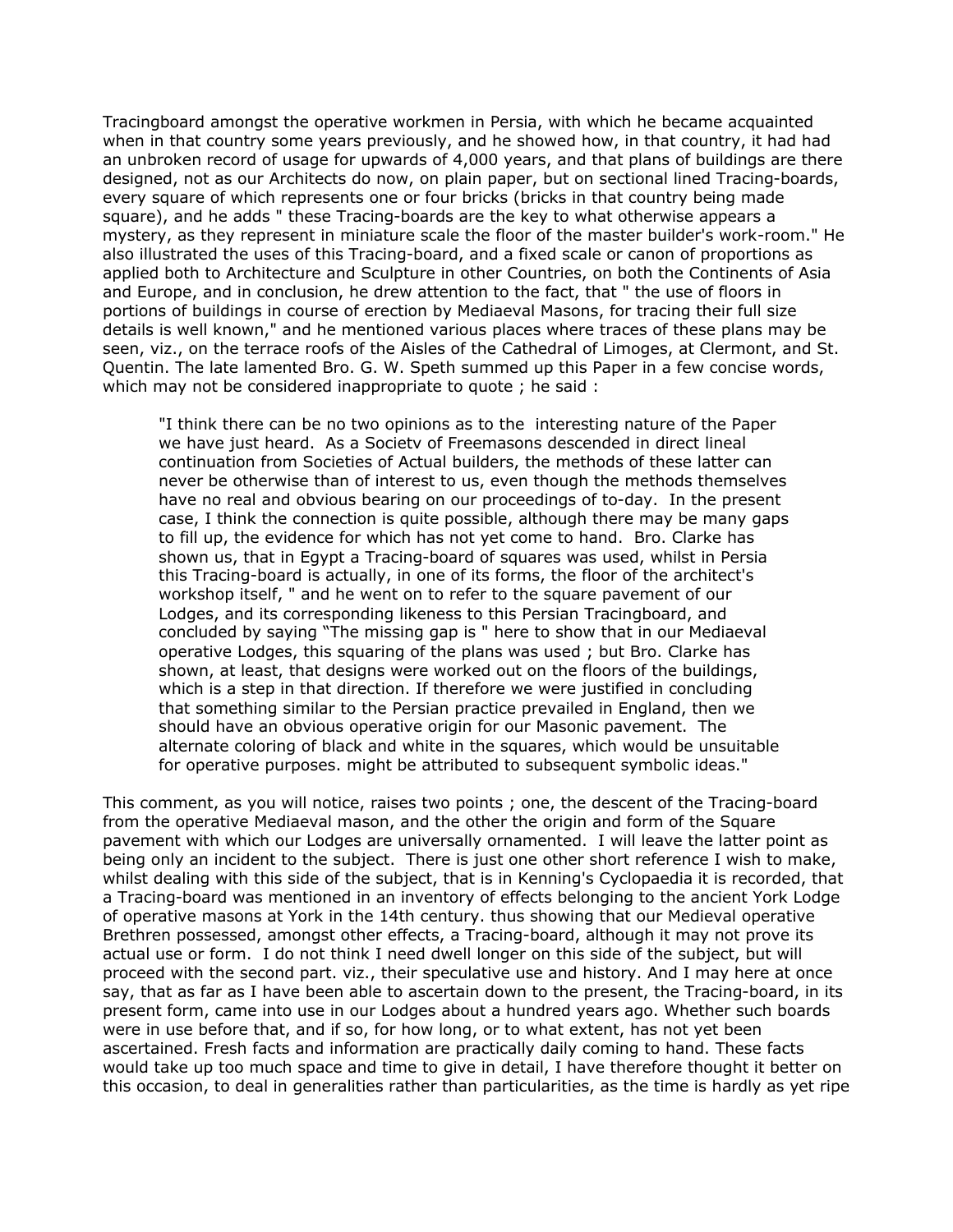to deal with the latter, and some new information may any day turn up, which might cause me to have to modify the conclusions I have formed.

As an illustration. I may mention, that as late as last Tuesdav, I received a letter from Bro. Sadler, the Sub-librarian of the Grand Lodge, in which he calls my attention to two entries in Lodge Minutes, one of the year 1733 in which it is recorded, that Lodge No. 28 -" The Old King's Arms "-purchased a Drawingboard and in 1787 a Tressel Board was presented. Also in the Minutes of the " Medina " Lodge M o. 35. there occurs the following entry, viz. :-" Bro. William Goudge this night made a present to this Lodge of a painted cloth representing the severall forms of Masons Lodges." This entry will antedate my assumed date by some years, but I would point out, does not destrov my general proposition, as it is only evidence that in those two instances a Tracing-board was obtained in these Lodges, but what about the greater number of others that did not seek to obtain a set until many years after?

However in fixing the period at which I suggest the Tracing-board was adopted as about a hundred years ago, I will give you the dates of a few of the earliest sets I have been able to trace in Lodge use or custody, and also direct your attention to a few outside illustrations, and then leave you to draw your own conclusions.

I may however mention in regard to outside illustrations, that though I have stated my opinion as to the date of the adoption or introduction of the Tracingboard into our Lodges, as having taken place about a hundred years ago, I am aware illustrations of " forms of Lodges or Tracing-boards" exist, which extend back at least fifty years earlier. For instance, there is a pictorial representation in Cole's "Illustrations of Masonry (1801)," also one in an English pamphlet entitled " Solomon in all his Glory (1768)," and others in the French book " Le Macon Demasque (1757)," and in a still earlier French engraving of a Lodge interior of about 1750, all of which have a strong resemblance to the earliest form of Tracing-board. Some may object that these illustrations or pictorial representations are not Tracing-boards proper, and I concur in this, but I have mentioned them as they have a very strong likeness to the early Tracingboard, and as illustrations of the " form of the Lodge." At the same time, even if they were actual Tracing-boards, they could hardly be admitted as evidence of either existence or use in our Lodges in this country, unless supported by other evidence of undoubted character, because they are only unauthentic exposures and of a similar character to many others of about that period.

Dr. Oliver, however, who is a well-known Masonic Author, would appear to place some credence on the French illustrations referred to, because in his " History of the Royal Arch," [*Vide* Oliver's " History of the Royal Arch," 1867 ed., p. 26.] he refers, while dealing with another subject, " to an old Master Mason's tracingboard or floor-cloth, published on the Continent almost immediately after Symbolical Masonry had been received in France. as a branch from the Grand Lodge in England in 1725, which furnished the French Masons with a written copy of the Lectures then in use; " but I shall content myself with mentioning, that whilst these illustrations exist, of their purport and actual value I leave you to judge. This is somewhat anticipating my subject, so in order to make myself clear, I must first explain, as briefly as I can, the custom of the Lodge previous to the Tracing-board being adopted. It is therefore necessary for me to ask you to step back into the past-say two hundred years agowhen practically there is no doubt as to what was the usage and custom.

In order that you may fully realize the usual aspect of a Lodge at that period, you must dismiss from your minds a Lodge as you know it now, furnished as it is, with the latest accessories and comforts of civilization. In those days the Lodge generally met at some reputable Inn or well-known Hostelry, the walls of the rooms were not papered as now, but panelled with oak or other wood panelling, dark and polished with age ; the beams and rafters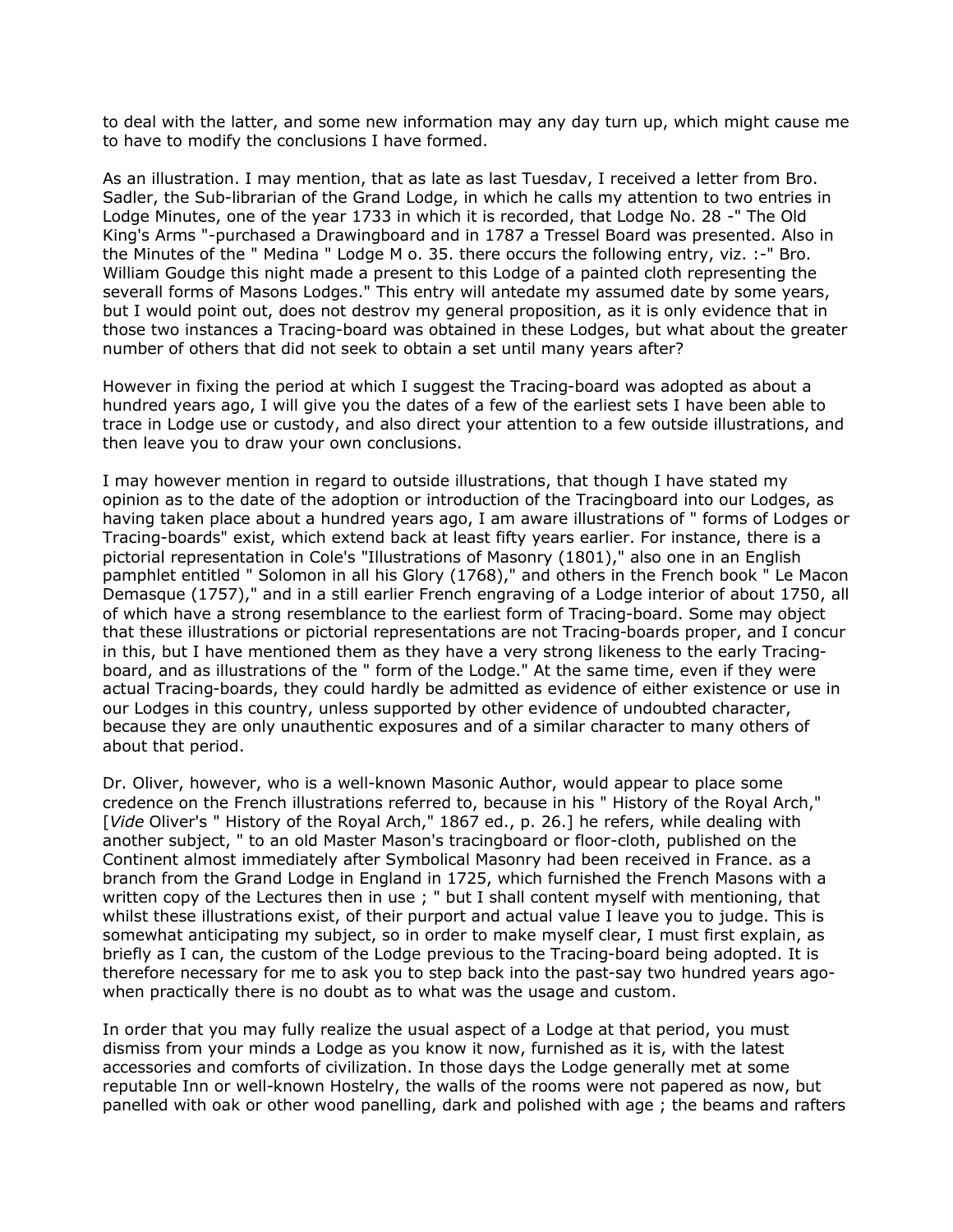overhead were bare and exposed, not ceiled over and whitened as now ; the fireplaces were large spacious open chimney places with fires on the hearth ; electric lights, gas, or even oil lamps were unknown, candles being the illuminant in those days ; chairs and seats, comfortably upholstered and cushioned such as we are accustomed to. were not in vogue, while the floor was the bare boards, carpets and druggets being an unknown luxury. You may probably wonder how our ancient Brethren managed without all these comforts, but manage they did, and fairly happy they seem to have made themselves. To proceed however with my description, the floor of the room in which they met being bare boards, was sprinkled with sand, when however there was an initiation, and probably on other special occasions, a space in front of the Master's pedestal or centre of the room was left or swept clear of sand, and in this clear space the Tyler drew with chalk, charcoal and blue stone, or some of those substances, the ground plan of a building or other geometrical figure.

In his preface to the " Ahiman Rezon " of 1764, Bro. Laurence Dermott, who always took advantage of any occasion `' to have a dig " at his opponents the " Moderns," after referring to his veneration for such implements as are truly emblematical or useful in refining our moral notions, goes on to illustrate his stricture by saying; " nor is it uncommon for the Tyler to receive ten or twelve shillings for drawing two signposts with chalk, &c., and writing Jamaica rum upon one and Barbadoes rum upon the other, and all this, I suppose., for no other purpose than to distinguish where those liquors are to be placed in the Lodge." [*Vide* "Ahiman Rezon, ' 1764, PP. 32-33.]

This drawing is considered by some to have been a representation of the ground plan of King Solomon's Temple, whilst others deem it to have represented the form of the Lodge. But whatever it was, or was meant to represent, is immaterial ; it was termed " drawing the Lodge," and if there had been an initiation, it was incumbent on the initiate to wash this drawing out before the Lodge was closed, a mop and pail being supplied for the purpose, and neither rank nor position in life exempted him from the discharge of this office. This custom of " drawing the Lodge," prevailed from the earliest days of speculative Freemasonry down to the actual introduction of the Tracing-board, with probably some exceptions in its later days, or during what may be termed its transition period, when from some cause or other; but precisely- what is not yet clear, the old custom became superseded or fell into disuse, and during this period various expedients appear to have been resorted to. I will just mention one or two which we are told or have evidence were adopted during this period. Naturally some diversity prevailed, but we are told that some Lodges adopted the expedient of a tape and nails, whereby the drawing being outlined with tape could be nailed down to the floor of the Lodge. I think however you will agree with me, this custom would be one which would have neither an extensive nor lengthy existence, as such an expedient would not be conducive to what is termed "fair wear and tear " of the floor of the room. Another expedient resorted to was that of having the symbols we now see depicted on the board, cut out in wood or metal, and these were deposited on the floor of the Lodge. The Grand Lodge of England possesses several such sets both in wood and metal. This custom seems to me to have some connection with the wording of the Lecture as set out in Hutchinson's `' Spirit of Masonry," Lecture V.[*Vide* Hutchinson's " Spirit of Masonry," 1775 ed., p. III] He there says: "As Solomon at Jerusalem carried into the Jewish temple all the vessels and instruments requisite for the service of Jehovah, according to the law of his people ; so we Masons, as workers in moral duties, and as servants of the G. A. O. T. World, have placed in our view, those emblems which should constantly remind us of what we are, and what is required of us." And I cannot refrain from making this comment, that with regard to these Lectures on the Tracing-board as given now, whilst we have retained the shell, we have ignored the kernel; however this is outside my subject.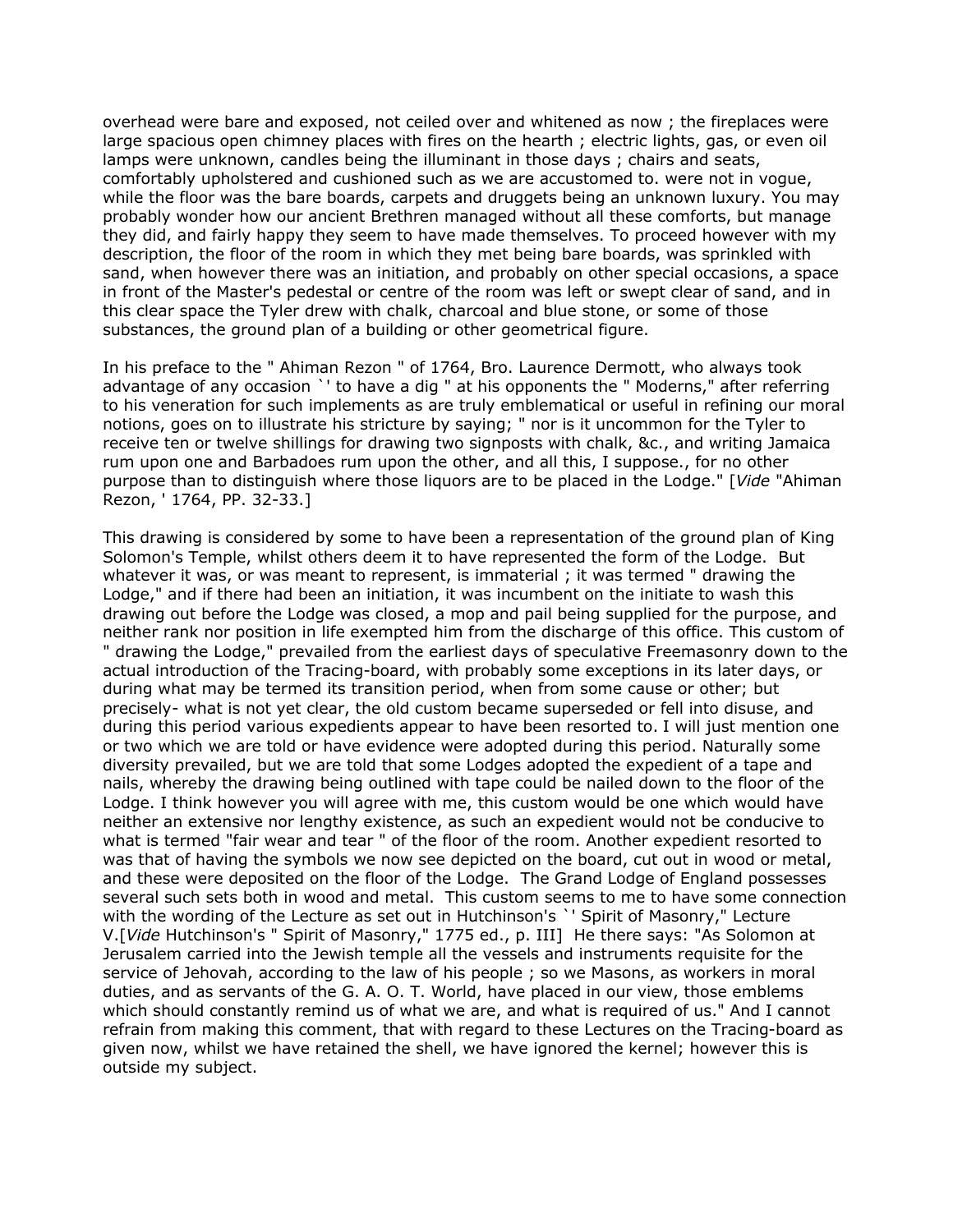To return, there were other expedients adopted, but these will suffice as illustrations, although there is one other which I shall mention later on, but I wish first to say one or two words upon the reasons for the discontinuance of the old custom. Various reasons have been assigned, and amongst others, the ridicule entailed on the initiate on account of the well-known duty which devolved upon him. As an illustration of this ridicule, I may remind you of Hogarth's well-known satirical picture " Night," where the Master is depicted as, if not " disguised in liquor," at any rate as requiring the assistance, guidance and protection of the Tyler, whilst the initiate is pointedly depicted as being " armed " or adorned with a mop and pail. The date of this picture is 1738.

Another reason alleged by a writer about a century ago, attributed the discontinuance of the old custom " to the loss of the art of drawing by Tylers." This I think could hardly have been the case, as it is not likely the art would have died out suddenly, and insufficient Tylers survive to impart the necessary instruction to their successors if called upon to continue the custom ; and 1 think one may fairly assume, neither of these reasons was responsible for the discontinuance of the old custom, though each may have been an element. But it was about this period, that a greater amount of comfort than previously existed, began to predominate in the furnishing and surroundings of houses generally, and Lodge-rooms no doubt participated in the change, particularly with regard to the introduction of carpets, wherewith the hitherto bare and sanded floor was covered up, and as carpets of whatever texture they might be, would be unsuitable to draw upon with chalk, charcoal and blue stone, or any of those substances, the ground plan of a building or other design, wherever a carpet was put down some other expedient had to be adopted of " drawing the Lodge," and amongst others, in addition to those I have mentioned, we are told of one, which probably played an important part in the transformation which ultimately took place. That was the depiction of the symbols and " form of the Lodge," on a piece of cloth or linen, which could be laid on the floor when required for use, and rolled up and put away when not required. And it seems to me as not only feasible, but extremely probable, that to this or some similar custom the origin of the present form of Tracing-board is attributable, as it would prove an easy and natural development at a later date, to transfer this cloth to the plain black or original Tracing-board, and for the two to become subsequently combined.

It may be a question whether the Tracing-board and Floor-cloth are not separate subjects, but if in one sense they are, in another they are intimately connected, and it is almost impossible to disconnect them, so as to discuss the one without some reference to the other ; as also other terms which appear to have been used in order to express the same or a similar meaning. However, before saying more on this point, I will proceed to give you another reason for fixing the date of adoption of Tracing-boards, in their present form, to about a century ago. The Grand Lodge of England possesses an interesting document in the shape of the account of the expenses incurred on the occasion of the initiation of H.R.H. the Prince of Wales (afterwards Geo. IV.) in 1787, the two first items of which appear to me as being most significant. One is "To postage of a large board," the other is " paid Tyler for drawing the Lodge," and to my mind suggest the following meaning. The large board was an ordinary black or trestle-board, such as is now used for illustrating lectures &c., while the item " paid Tyler for drawing the Lodge," indicates that the ancient custom was still in vogue and resorted to on this occasion, thus proving that the art of drawing was known and practised at that date, and that the old custom of " drawing the Lodge " still prevailed at any rate in that Lodge. Had any other custom been adopted, it would in all probability have been in some way recorded, especially on so important and unique an occasion, or there would have been no necessity for the item "for drawing the Lodge." Grand Lodge also possesses a set of Tracing-boards similar to those now in use, dated 181o, which belonged to a Lodge, No. 262, now and for many years extinct, attached to the 7th Regiment of Light Dragoons (afterwards the 7th Hussars). This renowned regiment played a conspicuous and distinguished part in the Battle of Waterloo.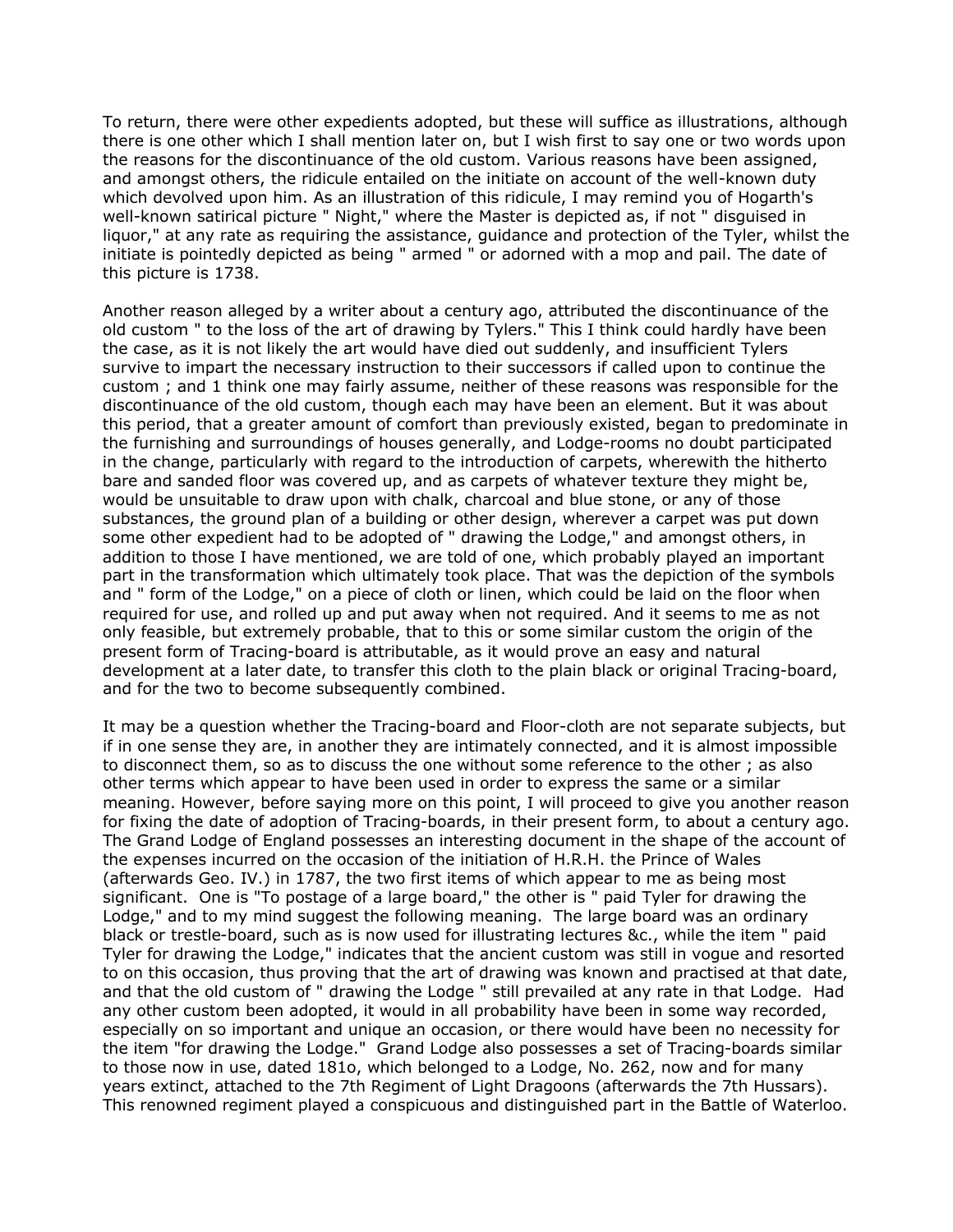The Lodge became extinct shortly after the return of the regiment, viz., in 1824, when it sent its Tracingboards and other articles to the Grand Lodge. Another set, dated one year later, viz., 1811, belongs to and is still in use in the " Union " Lodge, NO. 36 Chichester ; it belonged originally to a Lodge, No. 624, warranted in 1811 at Chichester, of which the 4th Duke of Richmond was the first Master, and which, in 1828, united with No. 52, both surrendering their warrants and receiving a new one as " Union " Lodge. The Minute-book records in September of that year, " that tressel boards with emblems painted thereon be obtained from London," and the Boards were painted, dated, and signed by the artist, Bro. J. Bowring, of London,[ Bro. J. Bowring was a portrait painter ; he was initiated in 1795, and his address was " Dove Court, Moorfields."] and are still in use in the Lodge. We have here two genuine Tracing-boards, over go years old, on the other hand we have the record of the initiation of the Prince of Wales 116 years ago, and I accordingly think it was between these dates that the Tracing-board was adopted, although its use was not general until some years later.

I referred just now to the connection between Tracingboards and Tracing-cloths, and in order to illustrate the connection between the two, there is the set I have just mentioned as belonging to the 7th Regiment of Light Dragoons, which may be claimed under either, though strictly speaking they would I think be classified as Tracing-cloths, as they are painted on strips of canvas of various sizes, but in design and depiction they will be found to correspond with the ordinary Tracing-board of that period.

To revert however to the subject of Tracing-boards, Tracing-cloths and other terms, I must own to being in some doubt, whether the distinction we should now draw between " Tracingboards," " Tracing-cloths," " Floor-cloths." and other expressions, existed in those early days, and whether such terms were not then used indiscriminately. It is easy to say there is a considerable difference between boards and cloths, and one could not possibly confuse them, but a reference to entries in different minute books, unfortunately discloses a curious mixture of these terms, and examples could be quoted, showing that these and other expressions are used to indicate the same thing. In the case of "St. John the Baptist " Lodge at Exeter, No. 39, in 1833, there is a resolution on the minutes, that the Lodge procure " floor cloths," and a certain Mr. Sharland offered to paint them. This fell through, and the next year it was proposed that tracing boards be procured, and a Mr. Hake was commissioned to paint them. In 1839 a Bro. Hawkes was instructed to call on Bro. Hake, to know if he can finish-not the tracing boards mark you ! -but the "floor-cloths" immediately, if not, what was to happen ? You would naturally expect the term "tracing board " or " floor cloth " would be used again, but no ! if not, the "panes" be sent to a Bro. Pridham for completion.

In the previous minute in which the term " Lodge " is used to indicate a board, probably this word was omitted, but the minute goes on, that Bro. -- would produce " aparatus " for the purpose. We are told that a man who could only spell a word one way in olden times was considered no scholar, whether this applied to his ingenuity to call one thing something else, or by some other name, I cannot say, but it certainly looks as if " Tracing-board " and " Floorcloth " meant the same thing, as also " panes." With regard to the set I mentioned as formerly belonging to the Lodge of the 7th Light Dragoons, -No. 262, exception might be taken that this is hardly a fair illustration, since belonging as it did to a Military Lodge, exigencies of storage and transport would have to be taken into consideration, and it may be alleged the reason they are in this portable form is, they occupied but little space when not in use, could be easily moved with the regimental baggage, when transported from place to place as the Regiment moved its quarters, and equally easily unrolled and placed on the floor or some other part of the Lodge when required.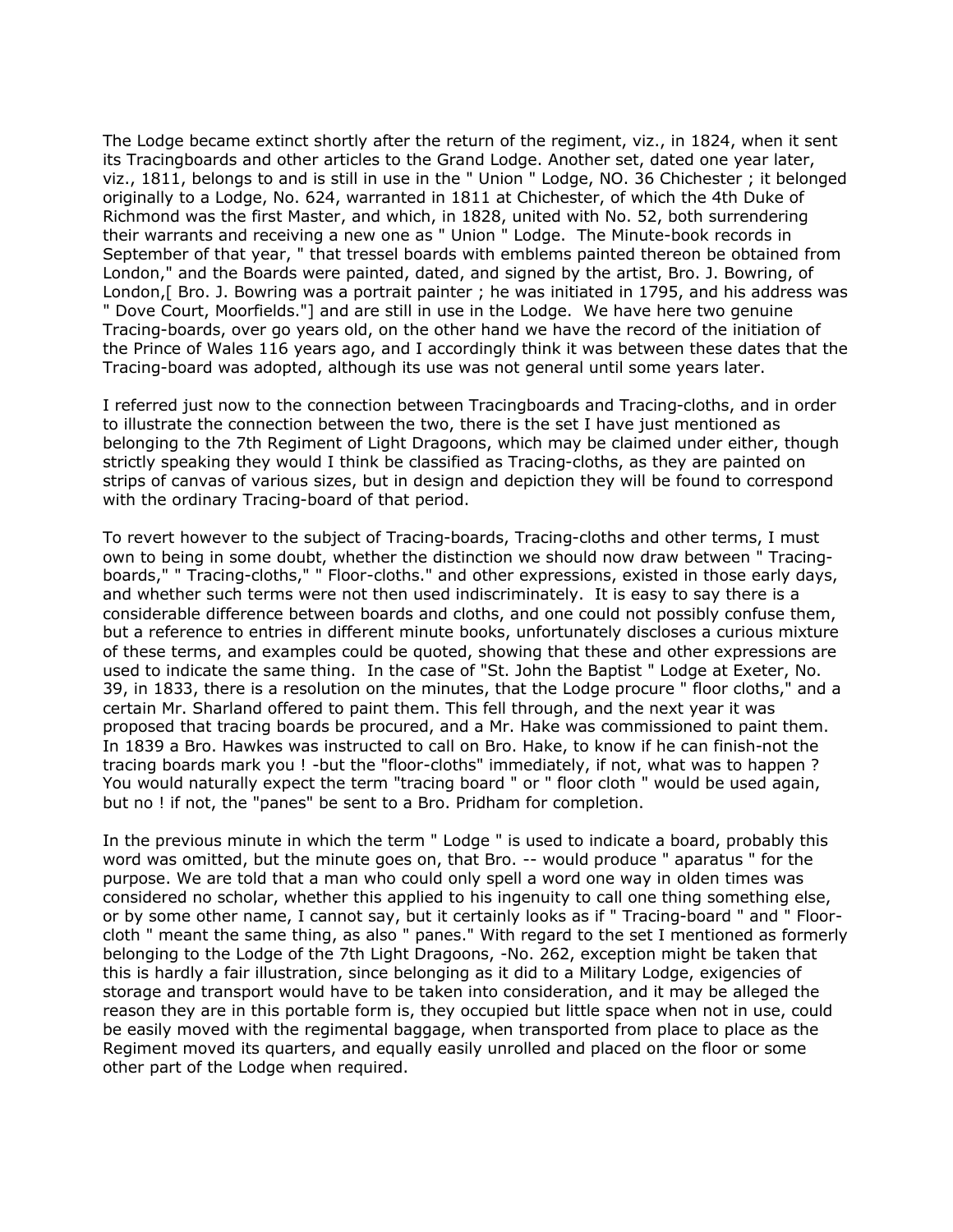There is however an item recorded in the " History of the Phoenix Lodge, Portsmouth, No. 257," which bears on this subject. It appears from the minute books, that pursuant to a resolution passed in 1832, a set of Tracing-boards was purchased in the year 1834 of a Mr. Calcott, and that at a meeting of the Lodge in April 1845, it was proposed by Bro. E. Scott, P.M., seconded by Bro. Minchin, P.M., and carried unanimously, " That the most cordial thanks of the Members of the Phoenix Lodge, No. 319, Portsmouth, are eminently due and are hereby given to W. Bro. Major Ferris Charles Robb, P.M., for his very handsome and valuable present of a Symbolical Floor-cloth, &c." A note of the Editor states, he is informed this same cloth is now in use in the Lodge. It represents the three Tracing-boards on a very large scale, beautifully painted and surrounded by a Tesselated Pavement. It fills the centre of the room between the pedestals, and no other Tracing-boards are in use in the Lodge, those painted by Mr. Calcott being now hung on the staircase.[*Vide* "History of Phoenix Lodge, No. 257," by Bro. Alexander Howell, pp. 100 and 132].

Dr. Oliver in his work "History of the Royal Arch," page 129, 1867 ed., gives an illustration of a R.A. floor cloth, which he describes as follows:-Cli. VIL, " I have had the good fortune to meet with a very curious Floor cloth of the R.A. Degree, as it was practised in the Grand Lodge of England, at the period of its introduction into what was denominated ` Modern ' Masonry by Bro. Thomas Dunckerley. It is described as belonging to ` St. Michael's ' Chapter No. 24 Chester, and as painted on Silk 22 inches x i8 inches in size ; the plate is 'Drawn and lithographed by Bro. Harris.' "

[Bro. John Harris was a well-known member of the Masonic Fraternity and distinguished as a Tracing-board artist and designer. He originally designed, lithographed and registered a set in the year 182o, but these being pirated, he designed and registered a second set in 1824, for which he obtained the approval of the Grand Master, H.R.H. the Duke of Sussex. Bro. Harris was initiated into Freemasonry in the year 1818, in "The Lodge of Good Intent," No, 479 London, and died in the Asylum of the Royal Masonic Benevolent Institution at Croydon in December 1873, having been elected an annuitant in 1858, and admitted a resident with his wife in 186o.]

In addition to these, there is the illustration in Vol. X. of the Transactions of the " Quatuor Coronati " Lodge, of a very curious scroll belonging to " Kirkwall Kilwinning " Lodge No. 38, which occasioned considerable interest when published, and the late lamented Bro. Speth suggested, in his description and notes on it, "It may be worthy of consideration whether the original purpose of the scroll was not to serve as a floor cloth for the Lodge, for which its size would be suitable. The earliest form of our modern movable tracing-board, was that of a floor cloth, consisting of various symbolical designs, of which the mosaic pavement was usually, though not always. a feature. The actual tracing-board, sometimes called also a square, was blank. Gradually the design was transferred to the board, and the floorcloth preserved only the pavement." The scroll it may be mentioned is 18ft. 6in. in length by 5ft. 6in. in width, and appears to comprehend illustrations of the degrees of St. John's Masonry, R.A., Red Cross of Babylon, K.T., and possibly other degrees, but which I cannot pursue as it raises other questions outside the subject of Tracing-boards and Floor-cloths.

I should like however to briefly call your attention to the first lecture on the Tracing-board as illustrating its use. In the lecture it is described as one of the three immovable jewels " for the Master to lay lines and draw designs upon," and after describing the rough and perfect ashlars, goes on " they are called immovable jewels because they lie open and immovable in the Lodge for the Brethren to moralize upon." Again " as the Tracing-board is for the Master to lay lines and draw designs upon, the better to carry on the intended structure with regularity and propriety, &c.," it would thus appear that two distinct boards must have been referred to, otherwise the description is irreconcilable and incongruous, since it would not be possible or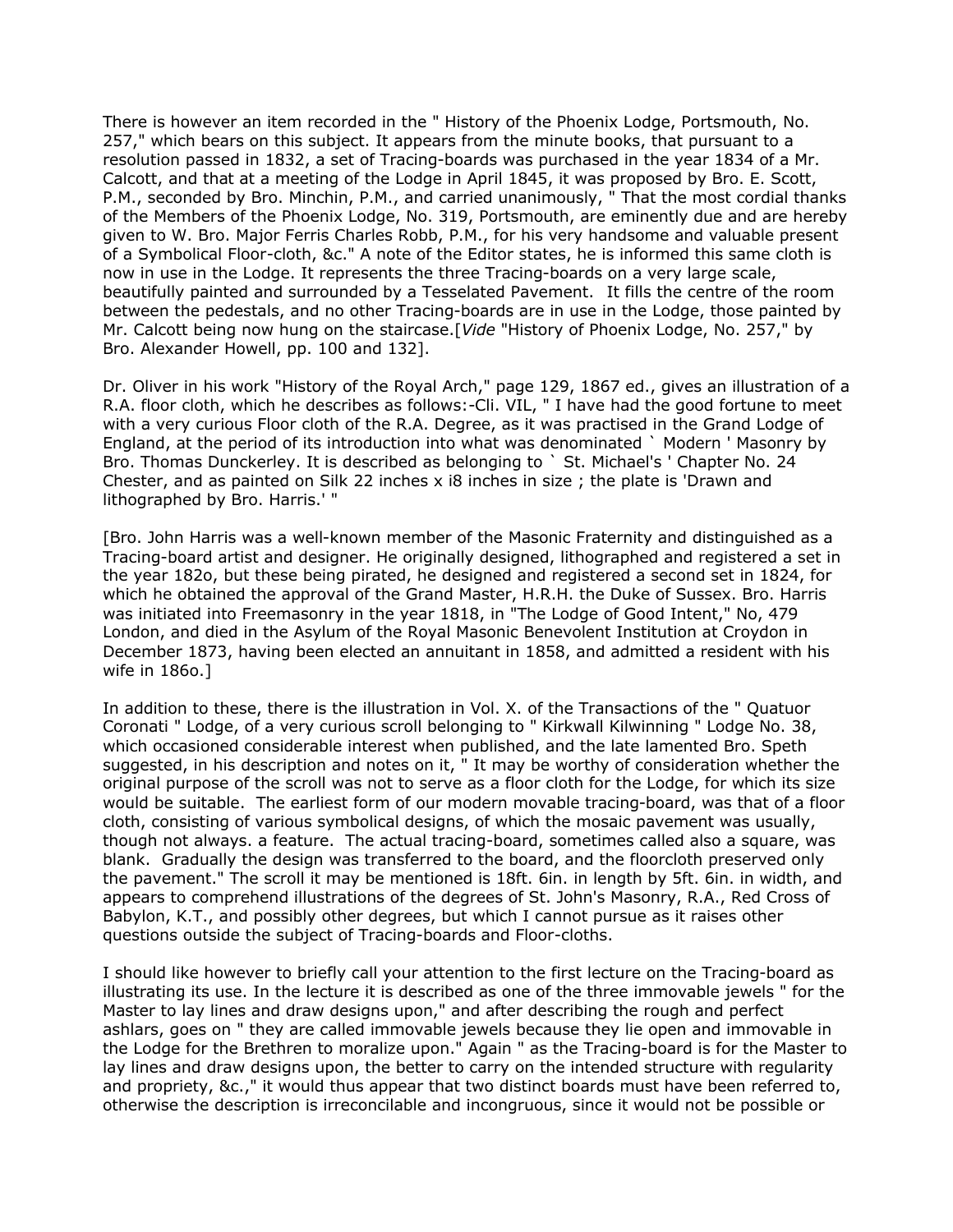feasible for the Master, or anyone else, to attempt to lay lines and draw designs upon such a board as now in use, and on the other hand, there would be no sense in moralizing on a perfectly plain blackboard. Again in an earlier paragraph of the lecture, the present form of Tracing-board is clearly indicated, as we are told "there is not a character or emblem here depicted, but serves to inculcate the principles of piety and virtue among all its genuine professors." I think the explanation undoubtedly is, that two Boards are referred to, one the plain Trestle-board as we now term it, and the other a Board with the emblems painted on it. These lectures, as now delivered, are only about eighty to ninety years old, and differ essentially from those in use a hundred or more years ago.

In Scotland it would seem that such aids to Masonic instruction were prohibited, [ Vide " History of the Lodge of Edinburgh (St. Mary's Chapel), No. o" ; by Bro. Murray Lyon, p. 194.] while in Ireland, Bro. Dr. W. J. Chetwode Crawley informs me, the custom of the " chalked floor " continued much later than in England, and Floor-cloths and Tracing-boards never really took root in Ireland. He adds " I have never met with a specimen which I could unhesitatingly describe as an indigenous production ; any I have come across in Ireland were clearly of English origin."

There still remain two or three points to which I wish to draw your attention. One is the diversity of form of the earlier specimens, as compared with those we are familiar with now. I must remind you here that under the Grand Lodge of England there has never existed any law, constitution or regulation prescribing what may or may not be depicted on them, at the same time, there has always existed certain unwritten but well recognized requirements, which have to be complied with in designing and painting a set, and it is in consequence of the artist endeavouring to comply with these unwritten requirements, so much uniformity exists and so little genius has been displayed ; it is quite exceptional to find an artist rising to the occasion, so to speak, and displaying originality and real genius. This may be accounted for by the fact, that the artist painted either to order, or what he knew was required to be depicted, and felt he had no great scope, beyond depicting what he was so told or knew in some common form, or with which he was familiar or saw depicted elsewhere, and it is therefore easy to criticise these efforts as crude, and characterize some of them as incongruous. But we do not know how far the artist was bound down by instructions, and how far he was left to exercise his own individuality in painting a new set.

An hour or more might be interestingly spent in comparing the different forms, and tracing the development of the Tracing-board, but time will not permit me to do more than direct your attention to say the first set as designed by Bro. Harris, and what is termed an " Emulation " set of the present day, when you will at once see how great a difference exists, in the artistic skill with which the symbols are displayed. There is just one other point I wish to draw your attention to, and that is the board for the Third Degree, and the hieroglyphics there depicted ; you all probably know what they mean, but you may not possibly all know what they are.

Exception may be taken to the form of what one sees depicted on that board, and one is led to speculate on the reasons which led the artist to adopt such an object, unless he was in some way actuated by the earlier form of making-cloth. The legend, it should be noted, is of Eastern extraction, and of very early date, and to be consistent, the custom of that country and age would be more appropriate, instead of which the incident is Anglicised, so to speak, and there is a striking likeness to the early form of making-cloth, which would lead one to question, whether " making-cloths " have not some affinity to and do not come under the designation of Tracing-boards. There is also a considerable difference between the tools depicted on the earlier and later specimens, which are only explicable by a reference to the ritual in vogue at the period they were painted.